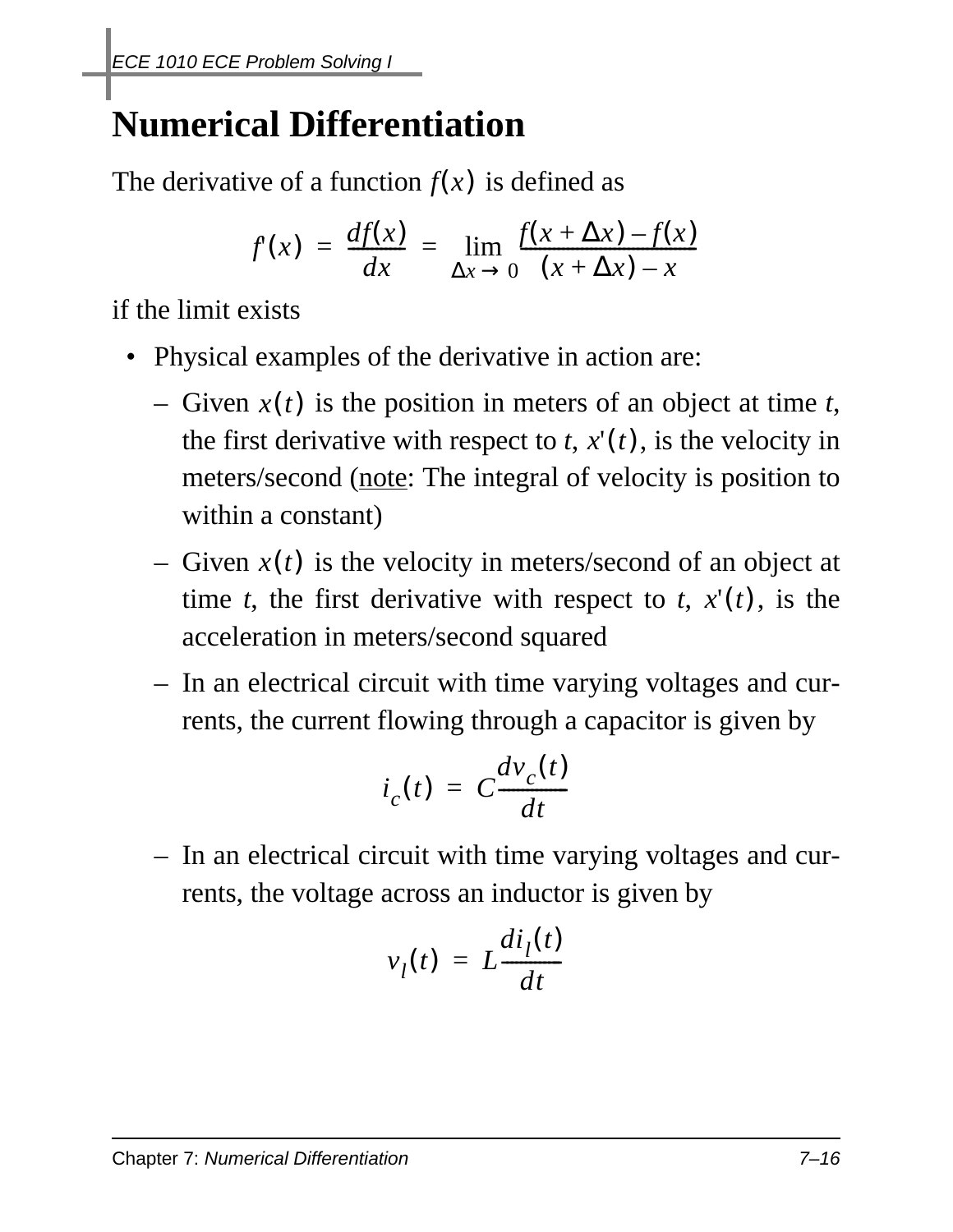

## **The Derivative and the Slope**

• The derivative of  $f(x)$  at  $a$  is the slope of the line tangent to  $f(x)$  at *a* 



- Points where the derivative of  $f(x)$  is equal to zero are known as *critical points*
- The function may be horizontal in this region or may have reached a so-called *extrema* point, a point where  $f(x)$  is at a local (global) maximum or local (global) minimum
- In calculus you learn that the second derivative can be used to determine if an extrema is a maximum or minimum
	- $-$  If the second derivative of  $f(x)$  is positive the extrema is a minimum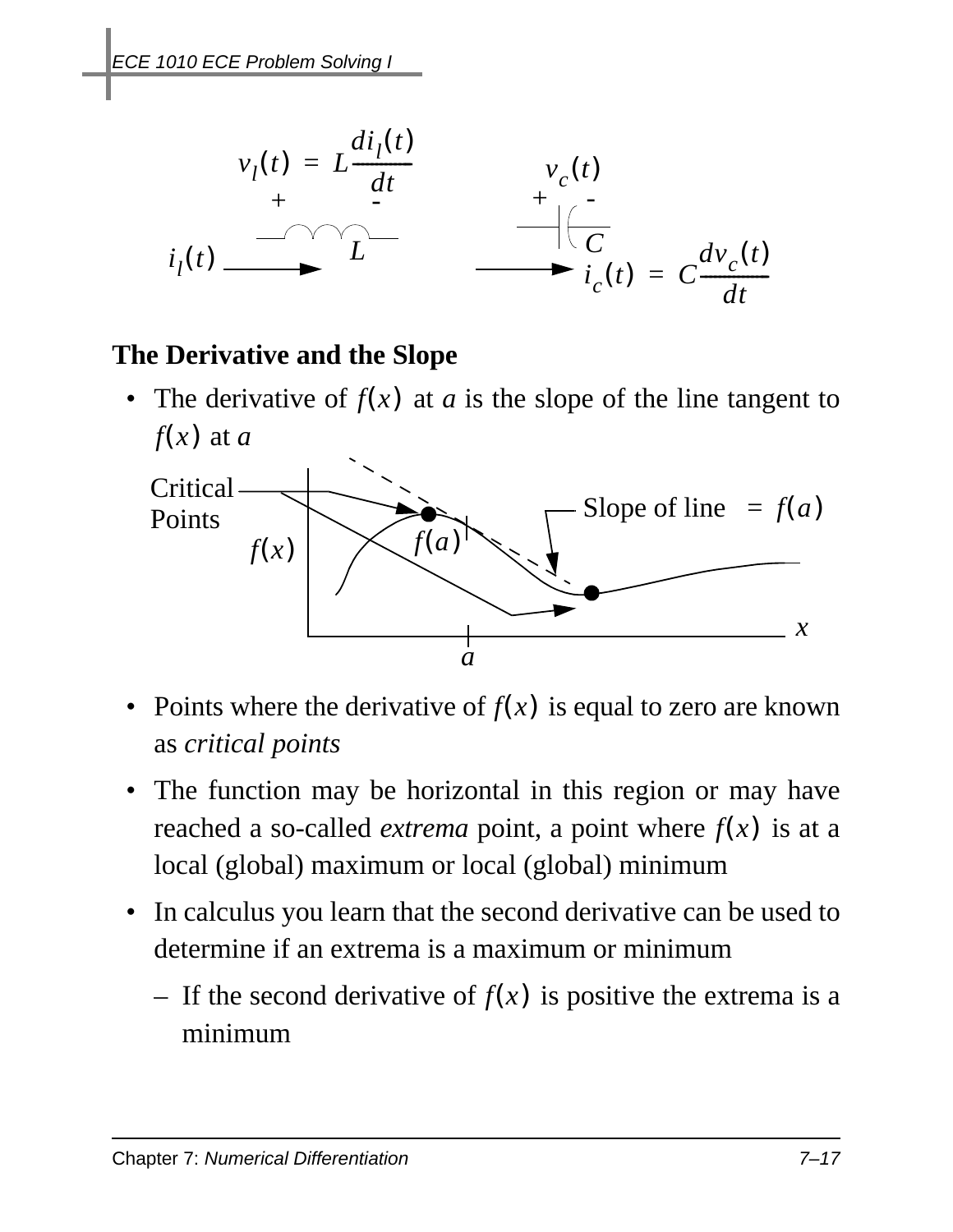$\overline{\phantom{a}}$  If the second derivative of  $f(x)$  is negative the extrema is a maximum



## **Derivative Approximations using Differences**

- Numerical algorithms for computing the derivative of a function require the estimate of the slope of the function for some particular range of *x* values
- Three common approaches are the *backward difference*, *forward difference*, and the *central difference*

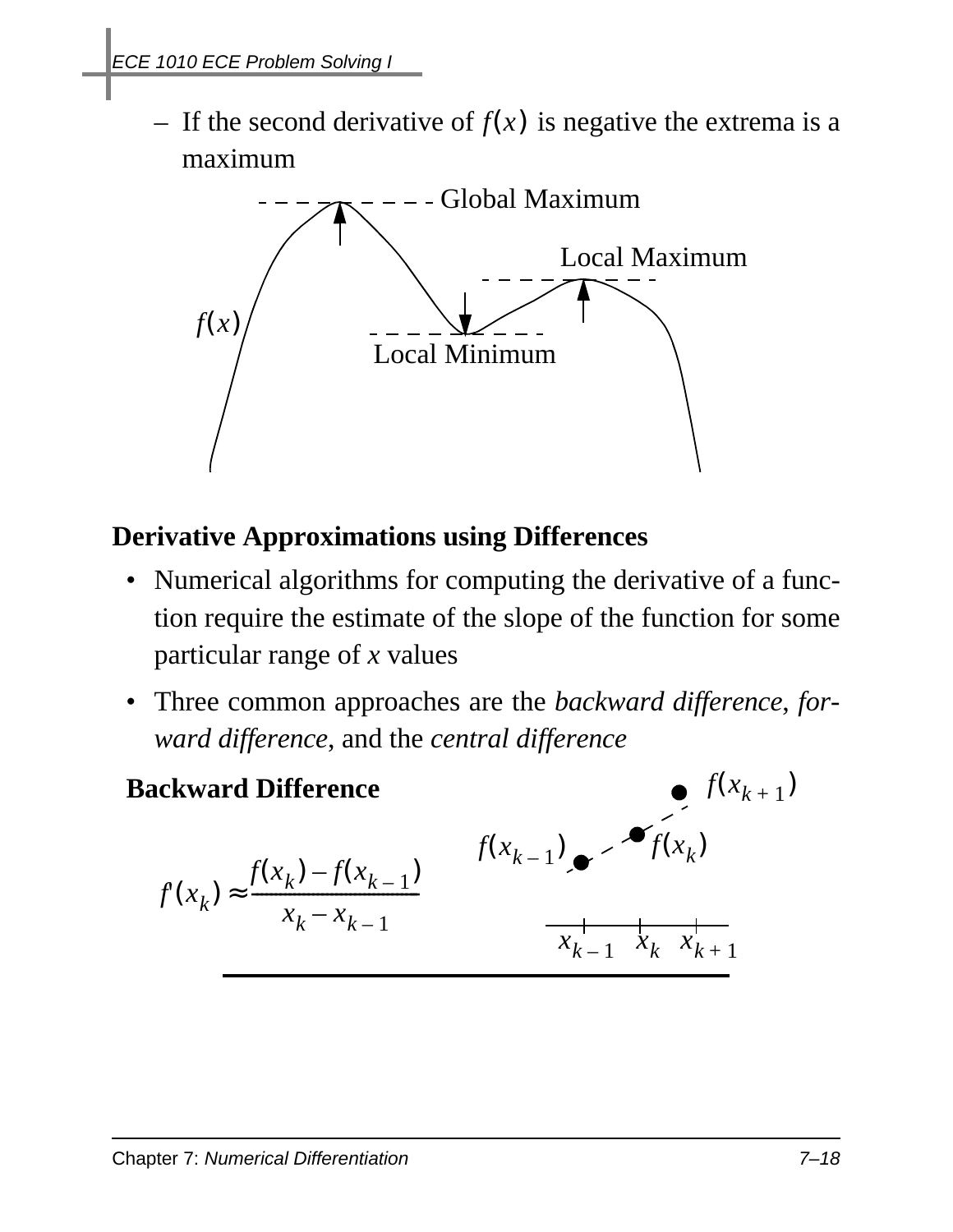

• To estimate the second derivative we simple apply one of the above algorithms a second time, that is using the backward difference

$$
f'(x) \approx \frac{f(x_k) - f(x_{k-1})}{x_k - x_{k-1}}
$$

## **The MATLAB** diff **Function**

- To make computing the numerical derivative a bit easier, MATLAB has the function  $diff(x)$  which computes the differences between adjacent values of the vector x
- The vector (matrix) that  $diff(x)$  returns contains one less element (row) than x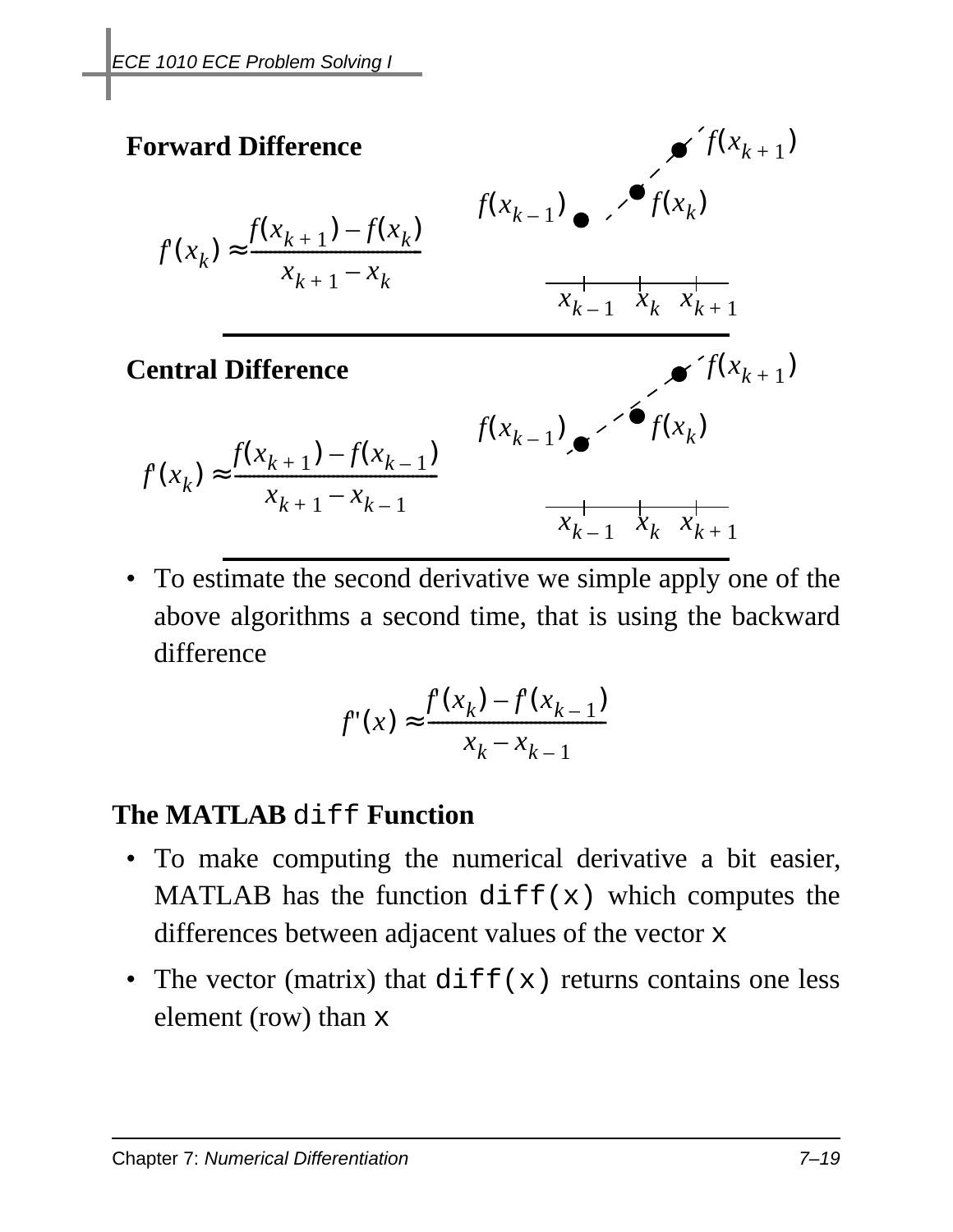• If samples of  $f(x)$  are contained in vector  $y$  and the corresponding *x* values in vector x, the derivative can be estimated using

```
deriv_y = diff(y)./diff(x);
```
- The corresponding *x* values are obtained from the original x vector by trimming either the first or last value
	- Trimming the last value results in a forward difference estimate
	- Trimming the first value results in a backward difference estimate

**Example:** Find the derivative of a function containing polynomial terms and a trig function

```
x = 0:01:4;\text{y} = 5* \cos(10* \text{x}) + \text{x}.^3 - 2*x.^2 - 6*x +10;
» plot(x,y)
\ast deriv_y = diff(y)./diff(x);
\ast xd = x(2:\text{length}(x)-1);» figure
\ast xd = x(2:length(x)); \ast Backward difference x values
» plot(xd,deriv_y)
             f(x) = 5\cos(10x) + x^3 - 2x^2 - 6x + 10
```
• Direct analysis also yields

$$
f(x) = -50\sin(10x) + 3x^2 - 4x - 6
$$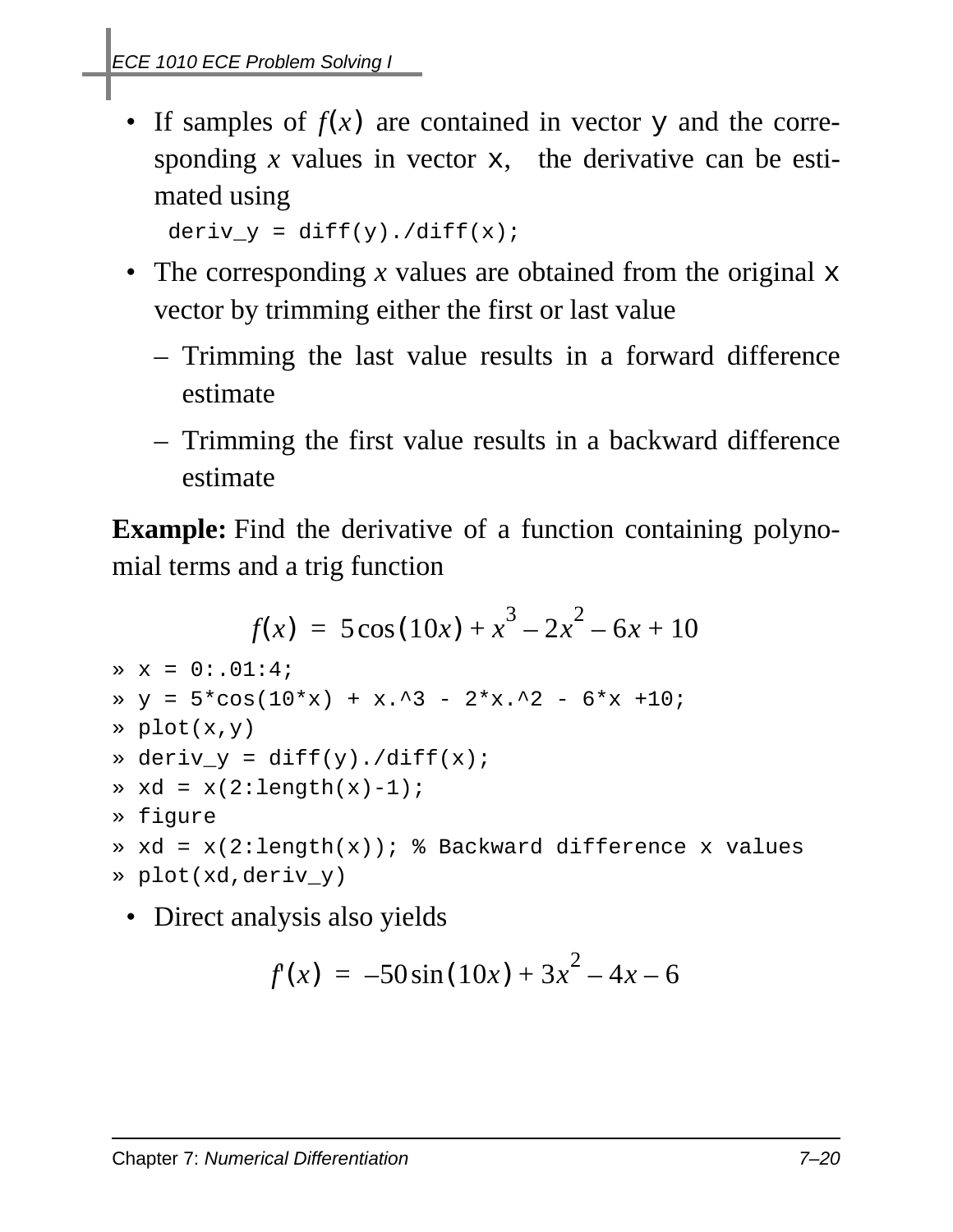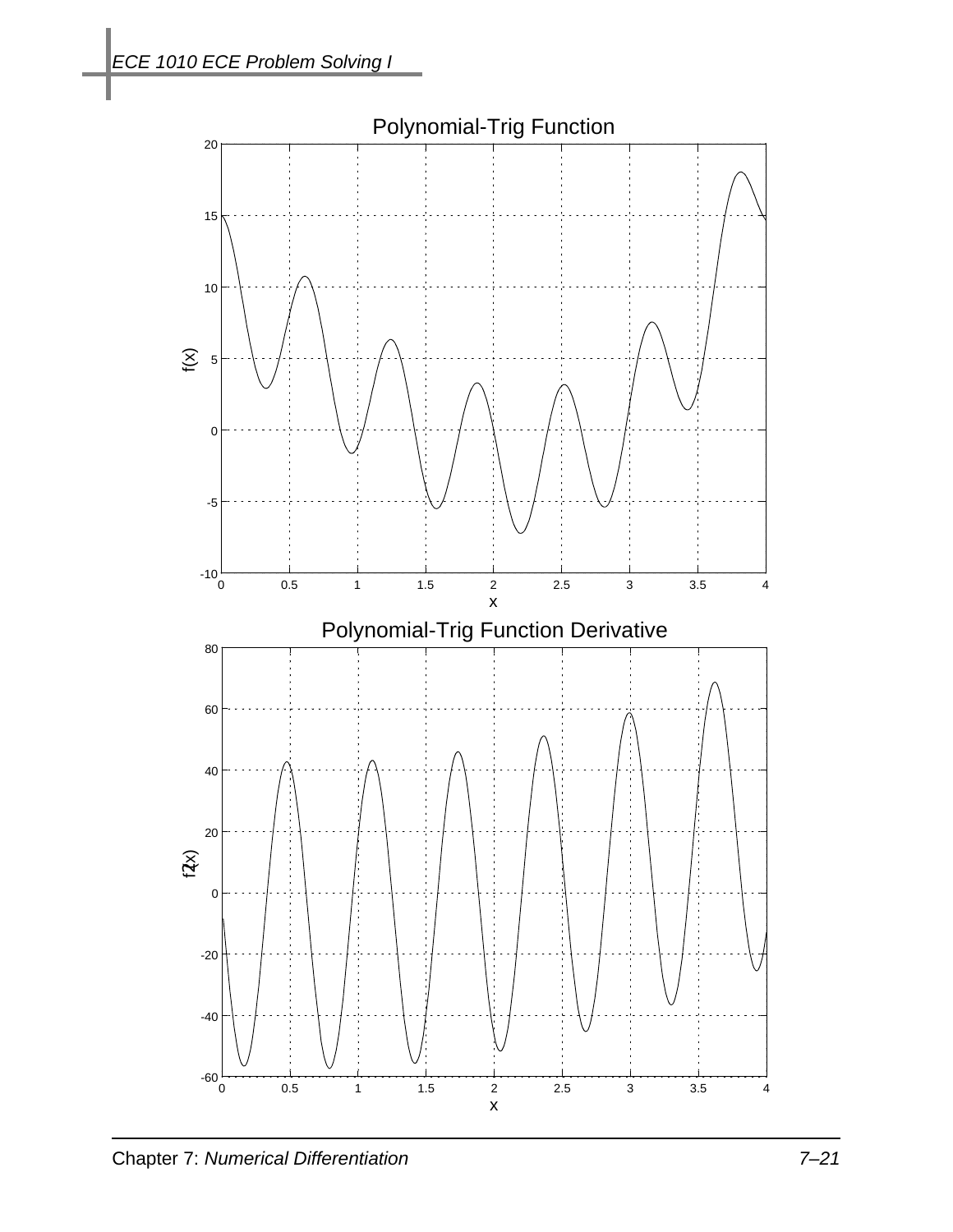- Note: Here we have used a backward difference calculation
- To locate the critical points we can find the zero crossings of the derivative function

```
\ast delay_mult = deriv_y(1:length(deriv_y)-1)
    .*deriv_y(2:length(deriv_y));
\sqrt{x} critical = xd(find(delay_mult < 0));
critical =
```

```
 Columns 1 through 5 
   0.3300 0.6100 0.9600 1.2400 1.5800 
 Columns 6 through 10
   1.8800 2.2000 2.5200 2.8100 3.1600
 Columns 11 through 12 
   3.4200 3.8200
```
• We can plot these points over the original function to see if they are maxima or minima

```
» plot(x,y)
» hold
Current plot held
» plot(xd(find(delay_mult < 0)),y(find(delay_mult < 
0)), 's');
» title('Polynomial-Trig Function','fontsize',18)
\ast ylabel('f\''(x)','fontsize',14);
» xlabel('x','fontsize',14)
» grid
```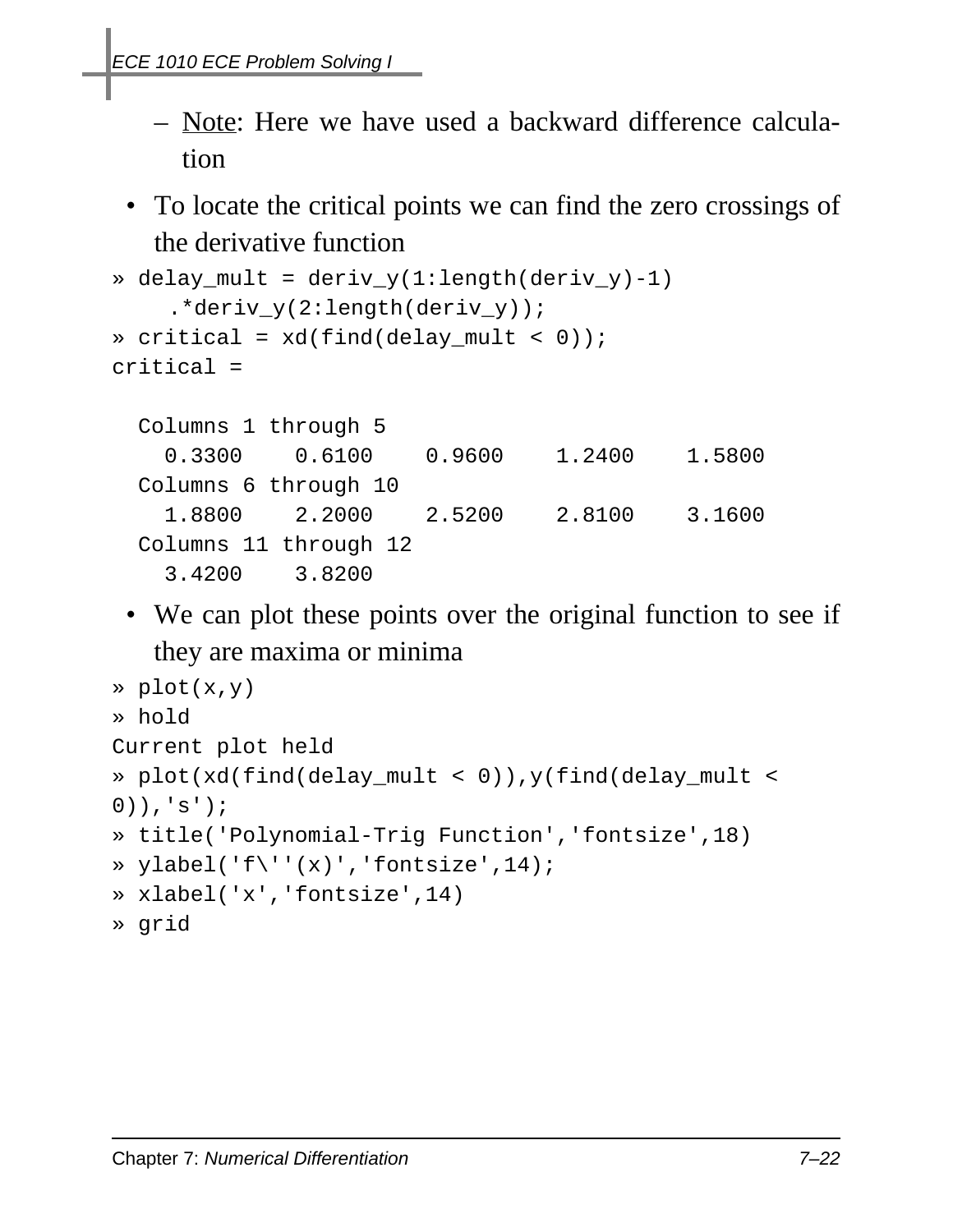

• To classify the extrema as local maxima or minima we can compute the second derivative and classify the samples of the second derivative at the extrema points

```
» dderiv_y = diff(deriv_y)./diff(xd);
\ast xdd = xd(2:length(xd));
» subplot(311)
» plot(x,y)
» grid
» ylabel('f(x)','fontsize',14)
» title('Poly-Trig Function and Two Derivatives',...
    'fontsize',18)
» subplot(312)
» plot(xd,deriv_y)
```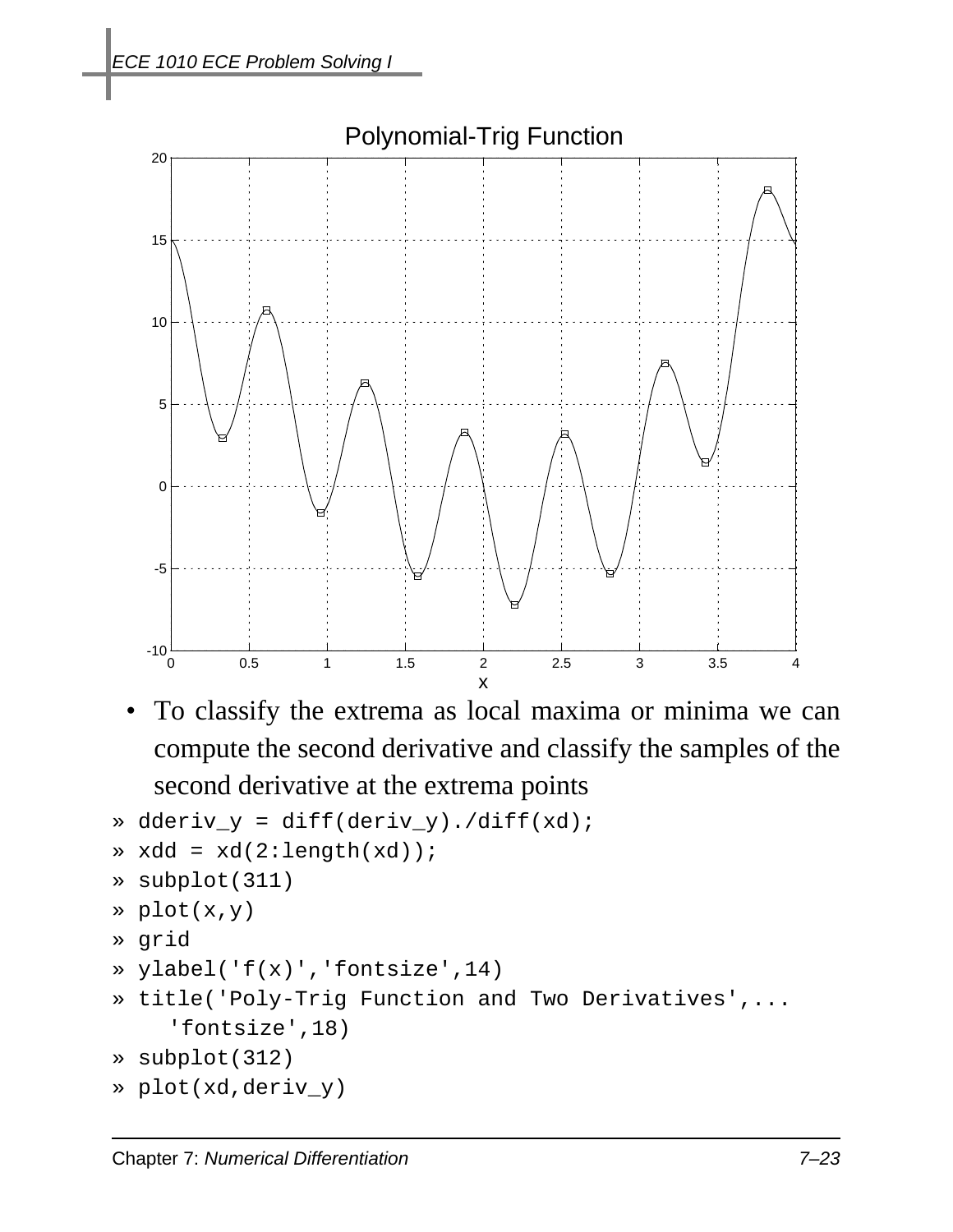*ECE 1010 ECE Problem Solving I*

- » grid
- » ylabel('f\prime(x)','fontsize',14)
- » subplot(313)
- » plot(xdd,dderiv\_y)
- » grid
- » xlabel('x','fontsize',14)
- » ylabel('f\prime\prime(x)','fontsize',14)



• The extrema stored in critical are those indices of x where  $f(x)$  has zero crossings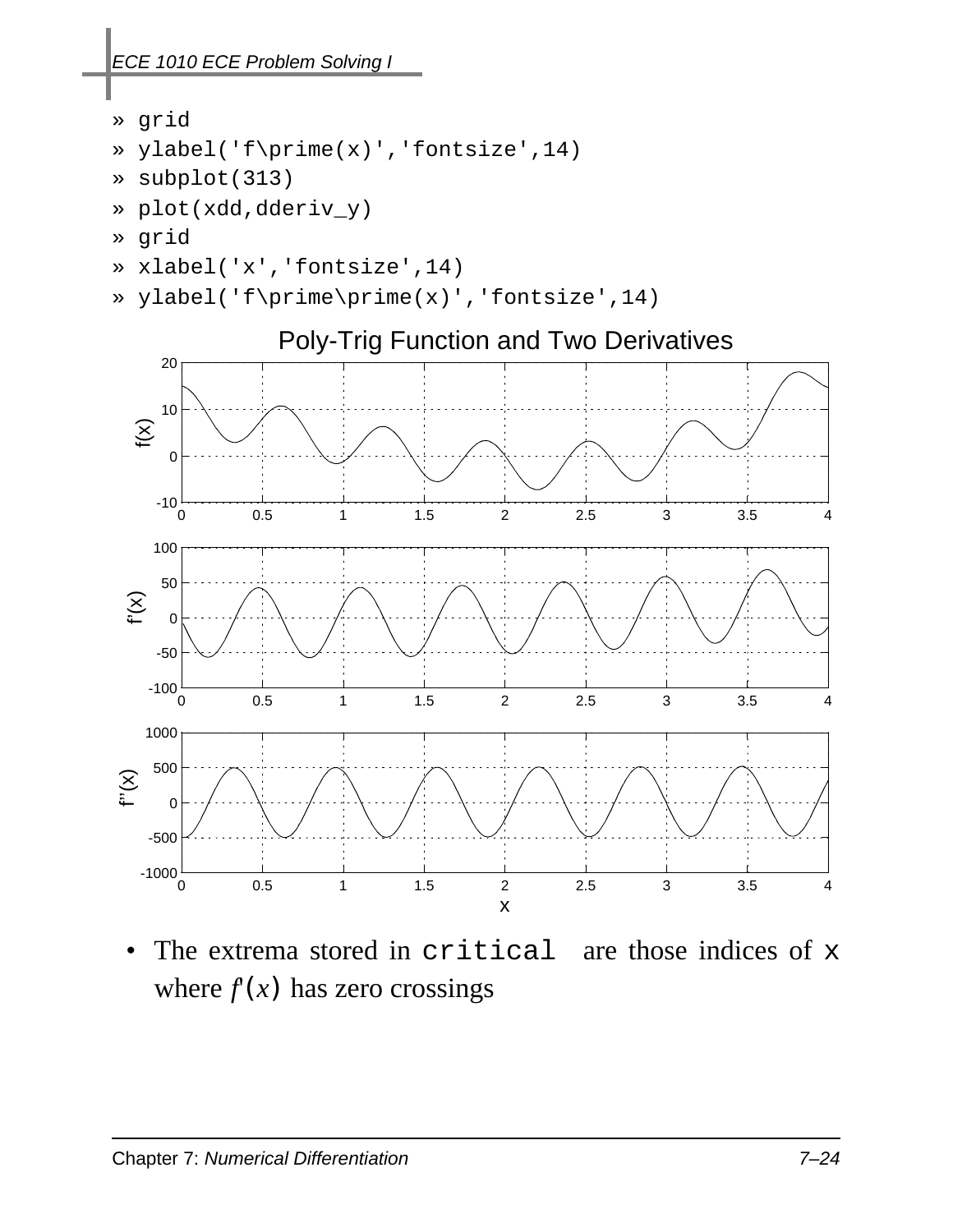• We can apply the same criteria, i.e., find (delay\_mult < 0), to determine the sign of the corresponding values critical values of the second derivative

```
» % Since the x values of dderiv y are shifted to the
» % left by one we use the critical values indices
» % reduced by one.
» % Place the critical values of dderiv_y and xdd in
» % special arrays
\ast ddy_crit = dderiv_y(find(delay_mult < 0)-1)
ddy_crit =
   Columns 1 through 5 
   496.6516 -480.0852 499.8707 -478.5845 504.9876 
   Columns 6 through 10
  -486.7868 506.6496 -488.2557 493.7020 -482.9189 
   Columns 11 through 12
   464.6619 -441.1139
```

```
\ast ddx_crit = xdd(find(delay_mult < 0)-1);
```
• We see that the second derivative at the critical values is either large negative or large positive, hence in this case we can easily decide if the extrema are maxima or minima

```
» % Now find the x values that correspond to maxima
» max_xval = ddx_crit(find(ddy_crit < 0))
```

```
max_xval =
    0.6100 1.2400 1.8800 2.5200 3.1600 
    3.8200
```